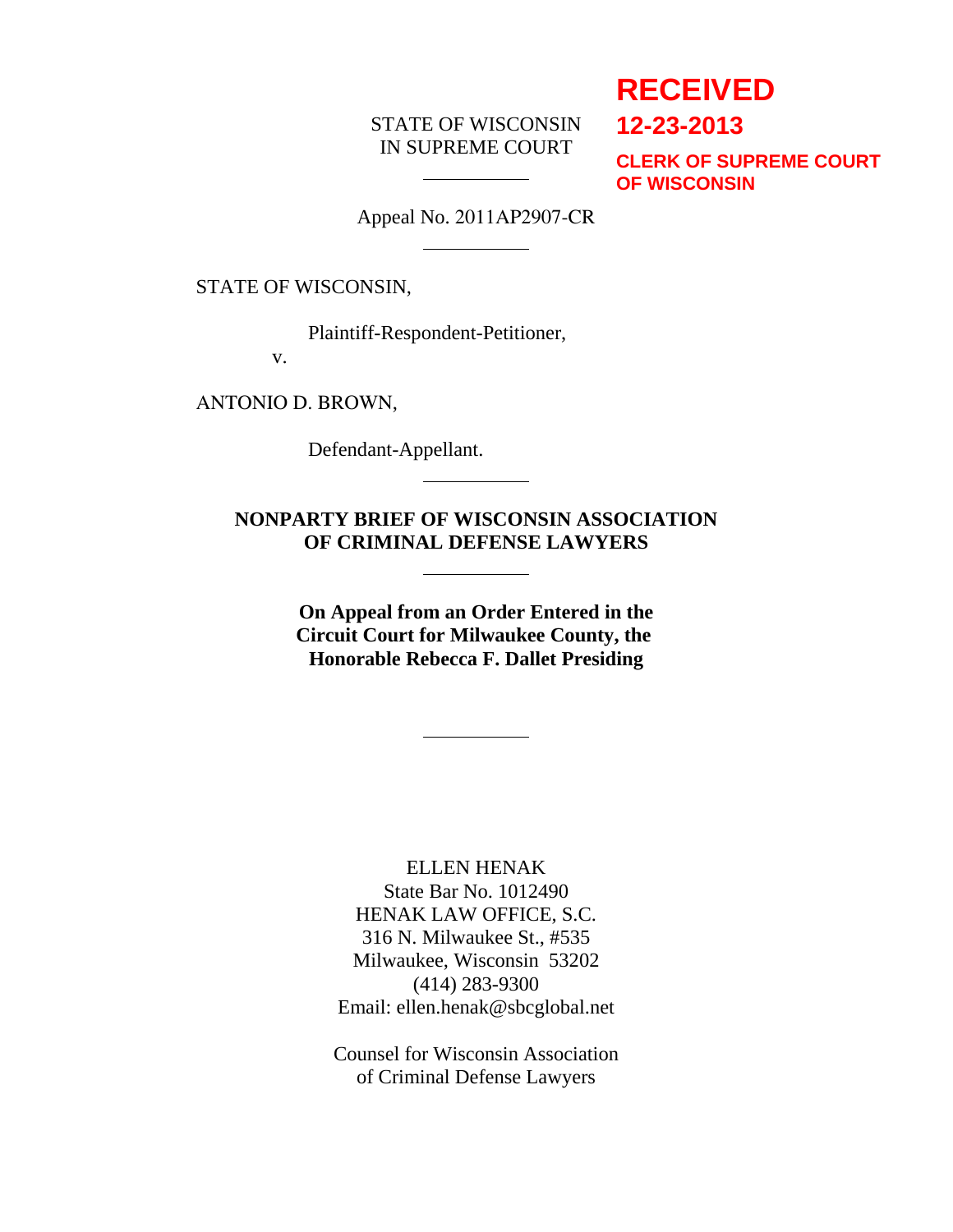# **TABLE OF CONTENTS**

| LAWFUL POLICE STOPS OF VEHICLES FOR TRAFFIC<br>OFFENSES MAY BE BASED ON A POLICE OFFICER'S<br>OWN MISTAKE ONLY IF THE MISTAKE IS ONE OF<br>FACT AND IS OBJECTIVELY REASONABLE  1                                                 |
|----------------------------------------------------------------------------------------------------------------------------------------------------------------------------------------------------------------------------------|
| A Mistake About What Facts Must be Present for a<br>A.<br>Violation of Traffic Law to Exist is a Mistake of Law,<br>But a Mistake Solely as to Whether an Unilluminated<br>Bulb is Part of a Tail Light is a Mistake of Fact.  3 |
| A Police Officer's Independent Mistake of Law Cannot<br><b>B.</b><br>Provide Reasonable Suspicion or Probable Cause                                                                                                              |
| A Police Officer's Mistake of Fact Can Only Provide<br>$C_{\cdot}$<br>Reasonable Suspicion or Probable Cause if Objectively                                                                                                      |
|                                                                                                                                                                                                                                  |
|                                                                                                                                                                                                                                  |
|                                                                                                                                                                                                                                  |

# **TABLE OF AUTHORITIES**

# **Cases**

| Andrews v. State, |  |
|-------------------|--|
| Austin v. State,  |  |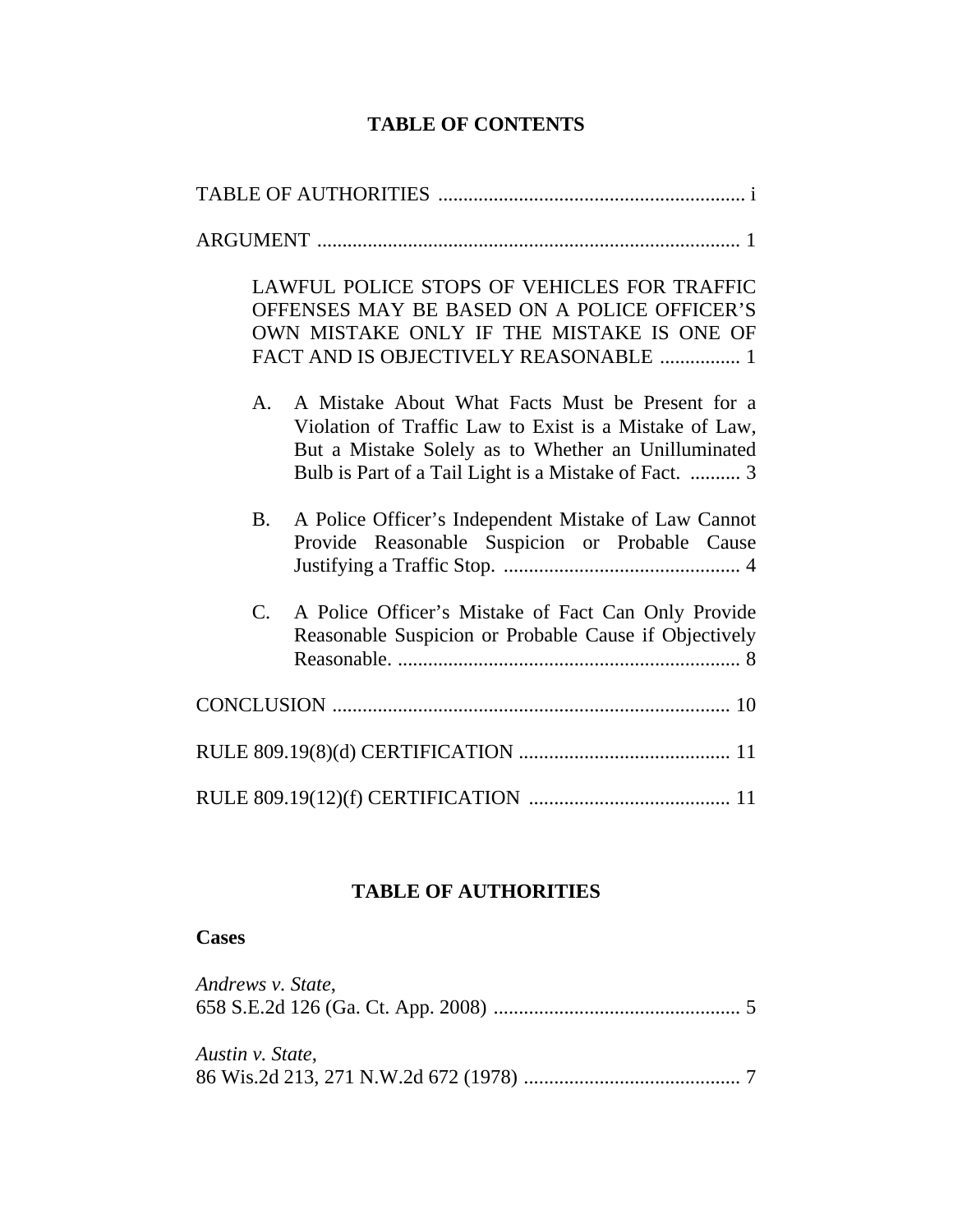| Byer v. Jackson,                 |
|----------------------------------|
| County of Sheboygan v. Bubolz,   |
| Hilton v. State,                 |
| Illinois v. Krull,               |
| Johnson v. State,                |
| Martin v. Kan. Dept. of Revenue, |
| Moore v. State,                  |
| Olmstead v. United States,       |
| People v. Ramirez,               |
| People v. Teresinski,            |
| State v. Collova,                |
| State v. Dearborn,               |
| State v. Greer,                  |
| State v. Griffin,                |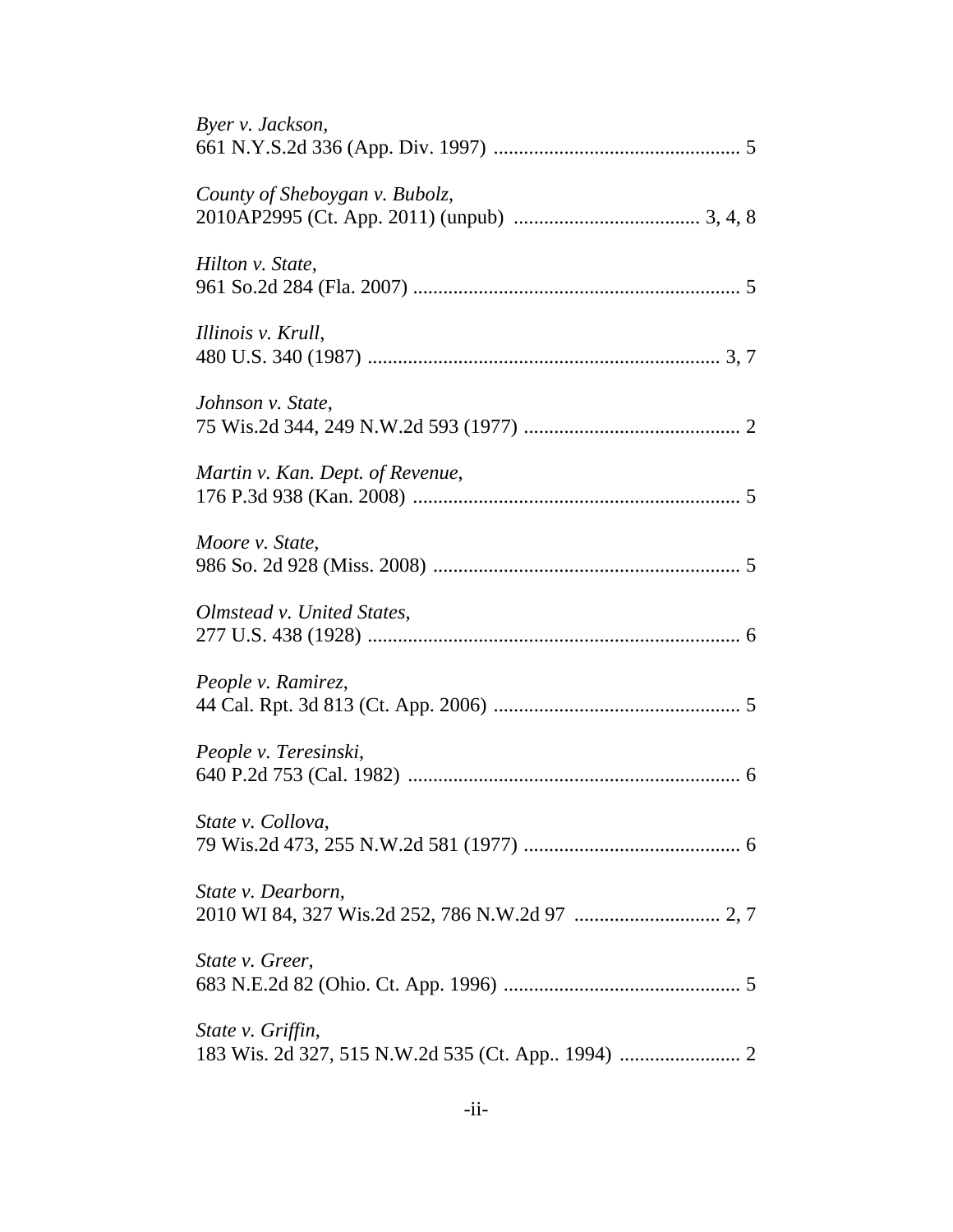| State v. Jackson,                                                           |
|-----------------------------------------------------------------------------|
| State v. Kilmer,                                                            |
| State v. Krier,                                                             |
| State v. Longcore,<br>226 Wis.2d 1, 594 N.W.2d 412 (Ct. App. 1999)  1, 2, 4 |
| State v. Popke,                                                             |
| State v. Post,                                                              |
| State v. Rabe,                                                              |
| State v. Reierson,                                                          |
| State v. Waldner,                                                           |
| United States v. Cashman,                                                   |
| United States v. Chanathasouxat,                                            |
| United States v. Dowthard,                                                  |
| United States v. Leon,                                                      |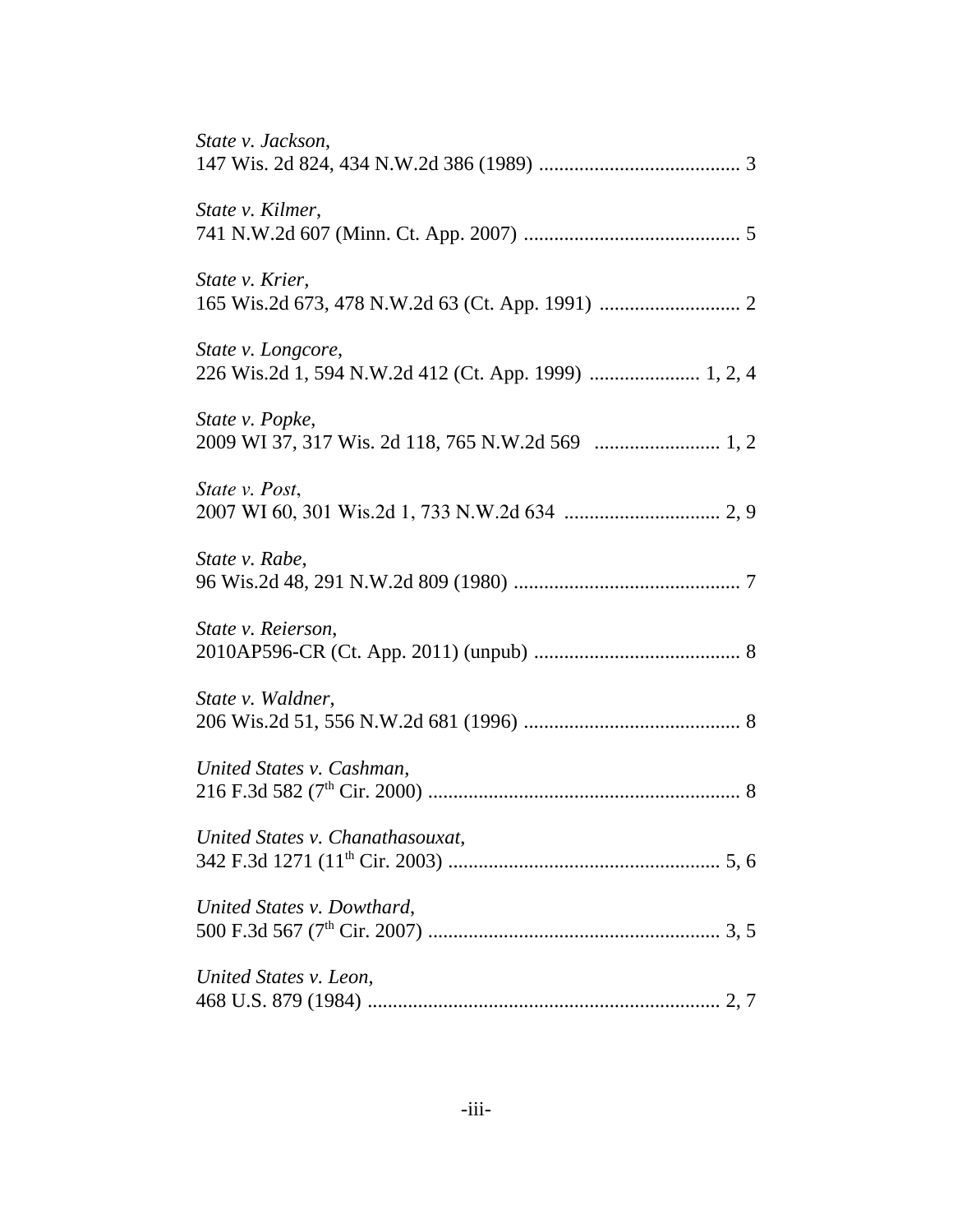| United States v. Lopez-Soto,      |
|-----------------------------------|
| United States v. Martin,          |
| United States v. McDonald,        |
| United States v. Miller,          |
| United States v. Rodriguez-Lopez, |
| United States v. Tibbetts,        |
| United States v. Urrieta,         |
| Weborg v. Jenny,                  |

# **Constitutions, Rules, and Statutes**

|--|--|--|--|--|--|

#### **Other Authorities**

Jerome H. Skolnick, Justice Without Trial: Law Enforcement in Democratic Society (Macmillan Coll. Publ'g Co. 3d ed. 1994) ....... 5

Tom R. Tyler & Jeffrey Fagan, *Legitimacy and Cooperation: Why Do People Help the Police Fight Crime in Their Communities,* 6 Ohio St. J. Crim. L. 231 (2008) ....................................................... 6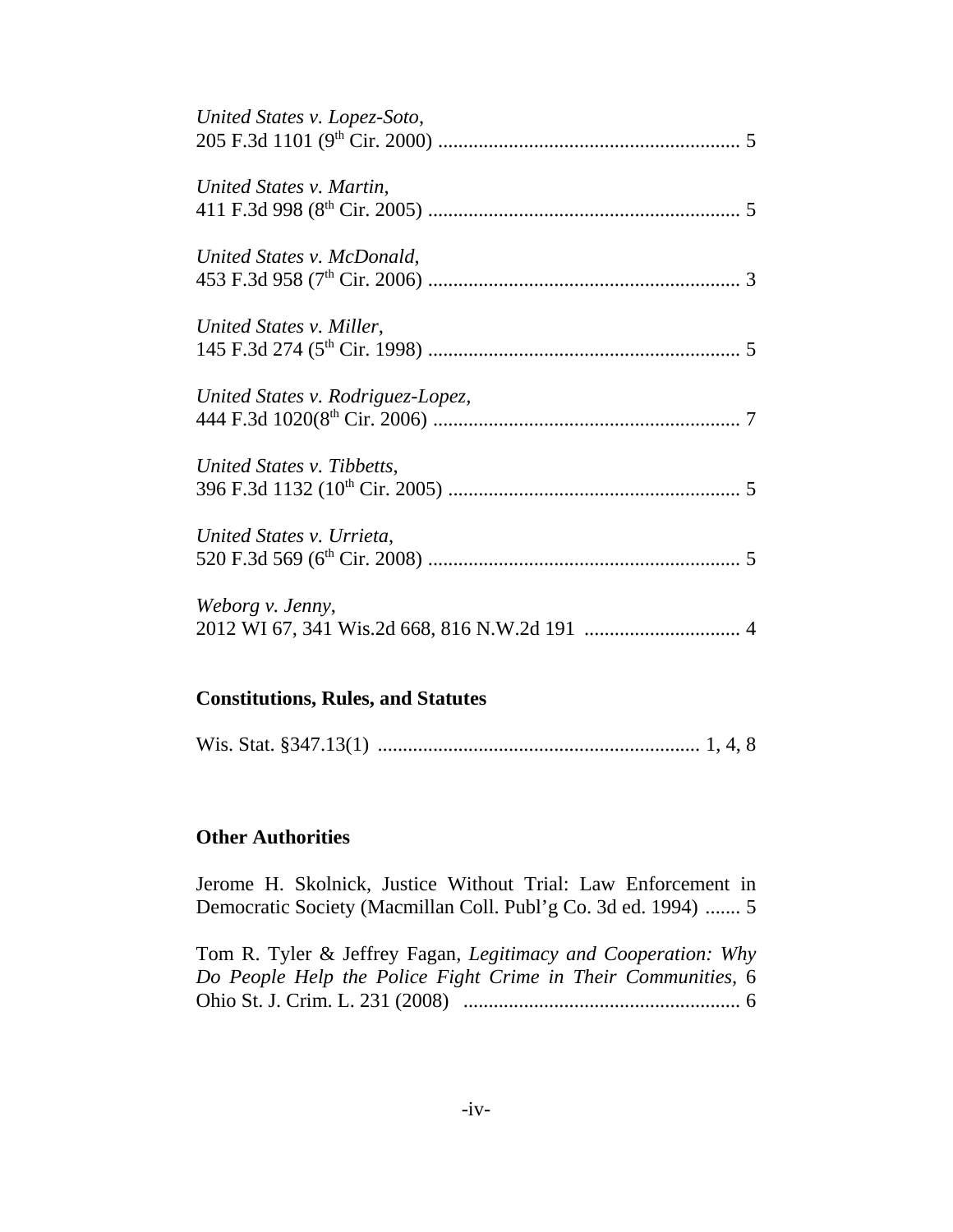### STATE OF WISCONSIN IN SUPREME COURT

Appeal No. 2011AP2907-CR

STATE OF WISCONSIN,

Plaintiff-Respondent-Petitioner,

l

 $\overline{a}$ 

v.

ANTONIO D. BROWN,

Defendant-Appellant.

l

 $\overline{a}$ 

# **NONPARTY BRIEF OF WISCONSIN ASSOCIATION OF CRIMINAL DEFENSE LAWYERS**

The Wisconsin Association of Criminal Defense Lawyers ("WACDL") submits this non-party brief to address the law concerning the effect of a police officer's mistakes, whether of law or of fact, on the constitutionality of a traffic stop. It takes no position regarding the interpretation of Wisconsin Statutes §347.13(1).

#### **ARGUMENT**

# **LAWFUL POLICE STOPS OF VEHICLES FOR TRAFFIC OFFENSES MAY BE BASED ON A POLICE OFFICER'S OWN MISTAKE ONLY IF THE MISTAKE IS ONE OF FACT AND IS OBJECTIVELY REASONABLE**

When the police stop a driver because they believe a traffic violation has been committed, they must have probable cause to do so. *State v. Longcore*, 226 Wis.2d 1, 8-9, 594 N.W.2d 412 (Ct. App. 1999), *aff'd*, 233 Wis.2d 278, 607 N.W.2d 620 (2000). Probable cause exists "when the officer has 'reasonable grounds to believe that the person is committing or has committed a crime.'" *State v.*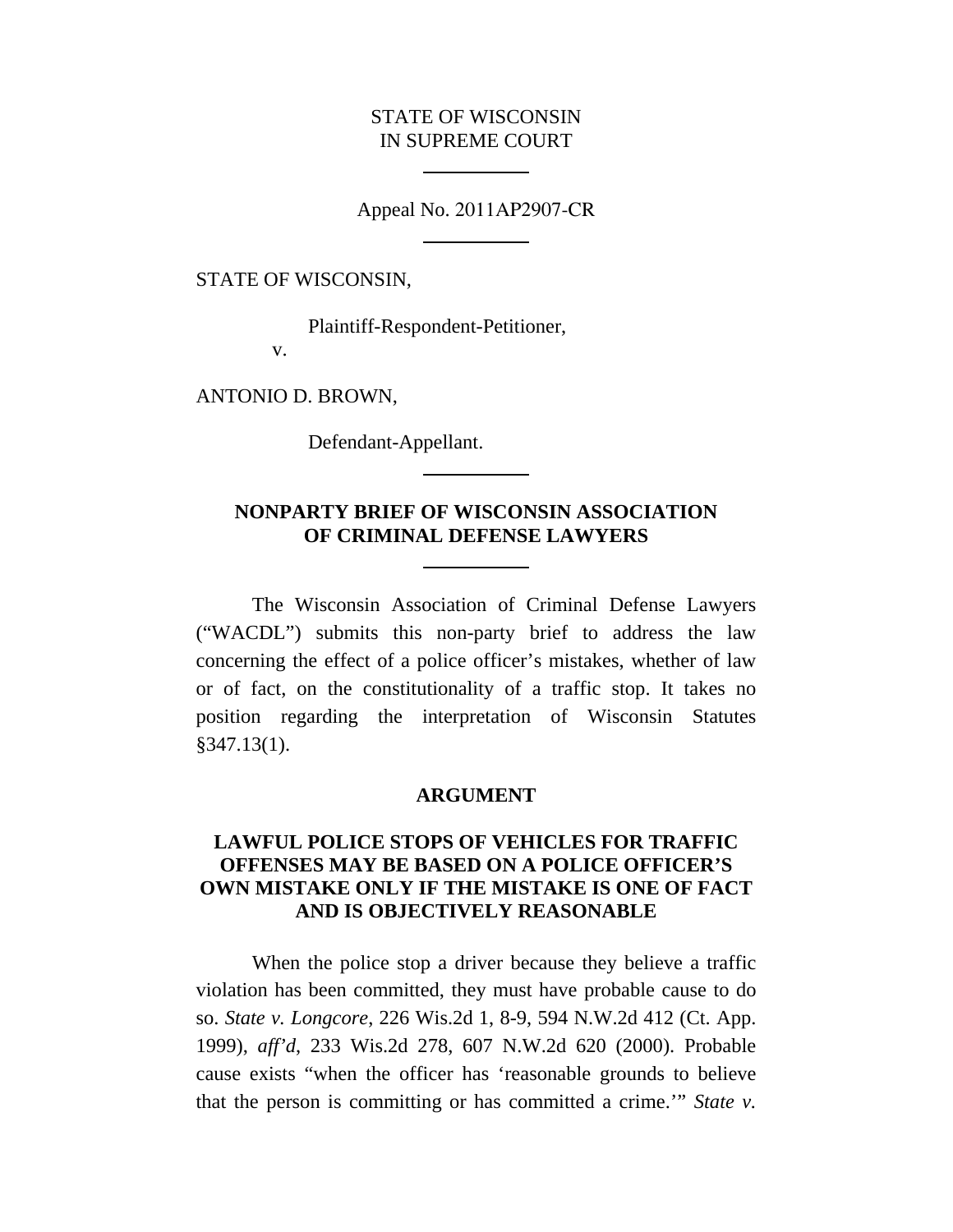*Popke*, 2009 WI 37, ¶14, 317 Wis.2d 118, 765 N.W.2d 569 (quoting *Johnson v. State*, 75 Wis.2d 344, 348, 249 N.W.2d 593 (1977)).

Although police also may make traffic stops in the absence of probable cause when, under the totality of the circumstances, they have grounds "to reasonably suspect that a...traffic violation has been or will be committed," *id*., ¶23, Wisconsin courts analyze stops under this reasonable suspicion standard<sup>1</sup> only when an officer "act[s] upon a suspicion that warrant[s] further investigation," and not when the stop is based upon "his observation of a violation being committed in his presence," *Longcore*, 226 Wis.2d at 8-9.

In other words, the reasonable suspicion standard only applies if objective facts justify further investigation. *See, e.g., State v. Griffin*, 183 Wis. 2d 327, 333-334, 515 N.W.2d 535 (Ct. App.. 1994) (proper to apply reasonable suspicion standard to stop investigating whether vehicle was registered because "license applied for" sign may not have been properly displayed and did not resolve the issue); *State v. Krier,* 165 Wis.2d 673, 678, 478 N.W.2d 63 (Ct. App. 1991) (reasonable suspicion standard applied to stop investigating whether lack of license constituted a civil or criminal offense).

The police, like everyone else, make mistakes, which can figure into a decision to make a traffic stop. The mistakes can be either mistakes of law or of fact and the first step is to distinguish between the two as they are treated differently under the law.

A police officer's *own* mistake of law, not made in reasonable reliance upon the judicial branch, *see, e.g., United States v. Leon*, 468 U.S. 879, 920-923 (1984) (reliance on a search warrant issued by a judicial officer); *State v. Dearborn*, 2010 WI 84, 327 Wis.2d 252, 786 N.W.2d 97 (reliance on this Court's precedent later

Reasonable suspicion exists when "the facts of the case would warrant a reasonable police officer, in light of his or her training and experience, to suspect that the individual has committed, was committing or is about to commit a crime,'" *Popke*, 2009 WI 37, ¶23 (quoting *State v. Post*, 2007 WI 60, ¶10, 301 Wis.2d 1, 733 N.W.2d 634).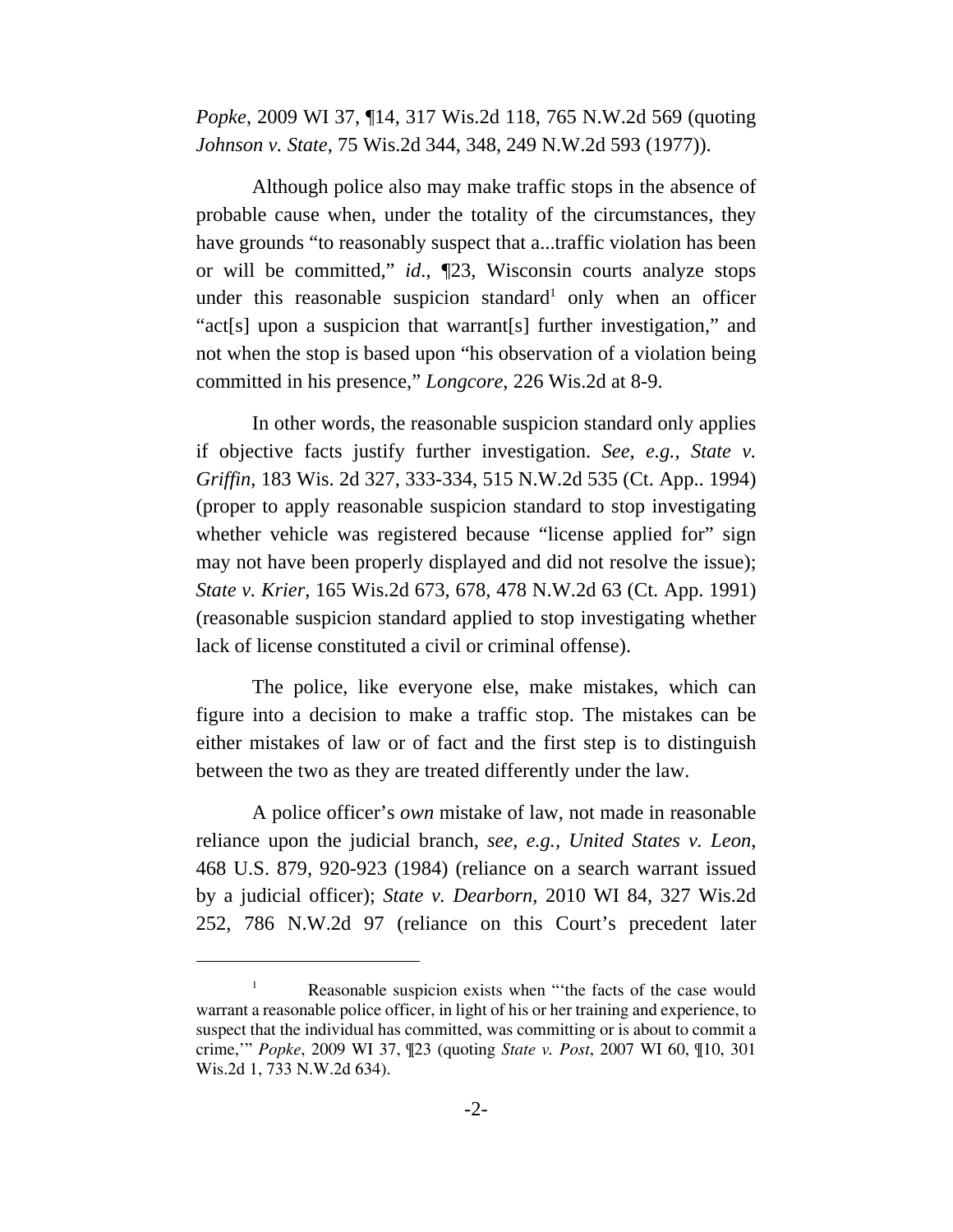abrogated by the United States Supreme Court), or on the legislative branch, *see, e.g., Illinois v. Krull*, 480 U.S. 340, 349-350 (1987) (reliance on a statute later held to be unconstitutional), is not a reasonable mistake justifying a stop, even if the mistake is made in good faith. *United States v. McDonald*,  $453$  F.3d  $958$  ( $7<sup>th</sup>$  Cir. 2006). Despite good faith, "a police officer's mistake of law cannot support probable cause to conduct a stop." *Id*.

By contrast, if the officer's mistake was one of fact, then courts must decide whether the mistake of fact was reasonable. *See United States v. Dowthard,* 500 F.3d 567, 569 (7<sup>th</sup> Cir. 2007). When a stop is based upon such a mistake, the only question is whether the mistake was reasonable. *McDonald*, 453 F.3d at 962.

# **A. A Mistake About What Facts Must be Present for a Violation of Traffic Law to Exist is a Mistake of Law, But a Mistake Solely as to Whether an Unilluminated Bulb is Part of a Tail Light is a Mistake of Fact.**

The first step in analyzing a case involving a traffic stop premised upon a police error is to determine whether the mistake is one of law or of fact. Courts long have needed to distinguish between determinations of facts and determinations of law. Appellate courts, for example, typically give deference to a circuit court's determination of fact, but not to a circuit court's determination of law. *See, e.g., State v. Jackson*, 147 Wis. 2d 824, 829, 434 N.W.2d 386 (1989). The usual distinction made is that the question of what happened is a matter of fact while the question whether what happened fulfills a particular standard is a matter of law. *Id*.

A similar distinction exists between errors of law and errors of fact. As the Court of Appeals explained in *County of Sheboygan v. Bubolz*, 2010AP2995, ¶12 (Ct. App. 2011) (unpub) (App. 1-3), a mistake concerning the answer to the question "[w]hat facts were required under the statute in order to be in violation of the statute" is a mistake of law while a mistake concerning the answer to the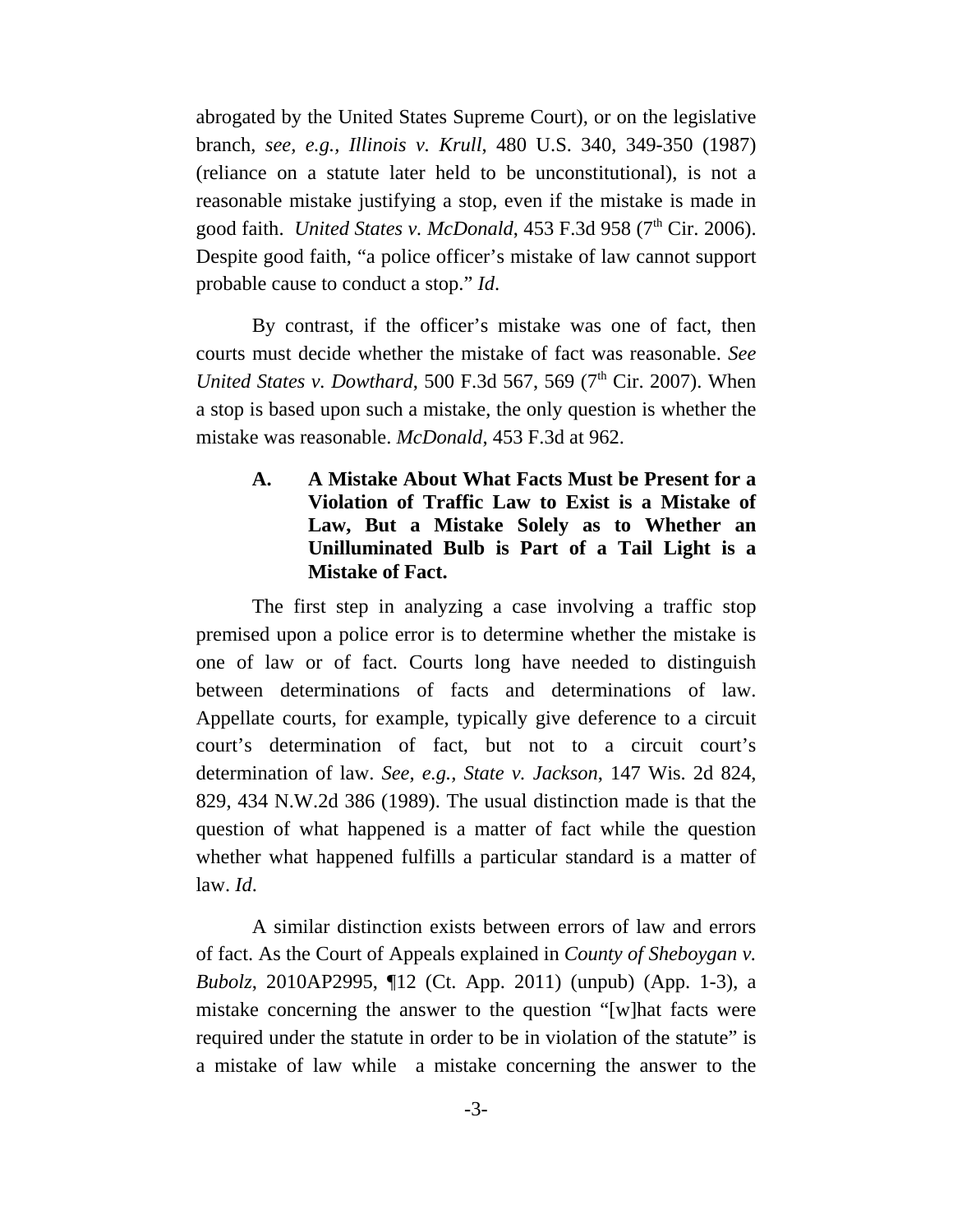question "[w]hat did the officer reasonably perceive the facts to be" is a mistake of fact.

Assuming, for purposes of argument only, that the interpretation of Wisconsin Statutes §347.13(1) of both the Court of Appeals, *see* State's Appendix at 110, ¶21, and the defendant, *see* Brief of Defendant-Appellant at 7-16, are correct, a stop can occur only based upon a mistaken belief as to what the law requires because the status of a particular unilluminated bulb in an otherwise properly visible light is irrelevant. Under this scenario, the stop would be based upon a mistake of law in that the officer did not know what facts were required under the statute to be in violation of the statute. *See Bubolz*, 2010AP2995, ¶12 (App. 2). It would involve applying law to facts, which is a matter of law. *See Weborg v. Jenny*, 2012 WI 67, ¶41, 341 Wis.2d 668, 816 N.W.2d 191.

But, assuming, for purposes of argument only, that the state's interpretation of Wisconsin Statutes §347.13(1) is correct, *see* Brief of Plaintiff-Respondent-Petitioner at 17-21, then there are two possible scenarios. The first is that the police officers were correct that a tail light was malfunctioning in which case there is no mistake at all. The second is that the police officers were mistaken that the unilluminated bulb was part of a tail light. This mistake would be one concerning what the officers perceived the facts to be and would be a mistake of fact. *See Bubolz*, 2010AP2995, ¶12 (App. 2).

# **B. A Police Officer's Independent Mistake of Law Cannot Provide Reasonable Suspicion or Probable Cause Justifying a Traffic Stop.**

If the Court of Appeals and the defendant are correct as to the requirements of §347.13(1), then the officers stopped the defendant based upon a mistake of law. Under current Wisconsin law, and as the state acknowledges here, *see* Brief of Plaintiff-Respondent-Petitioner at 25, a police officer's mistake of law cannot support a constitutional traffic stop. *State v. Longcore*, 226 Wis.2d, 594 N.W.2d 412 (Ct. App. 1999), *aff'd*, 2000 WI 23, 223 Wis.2d 278,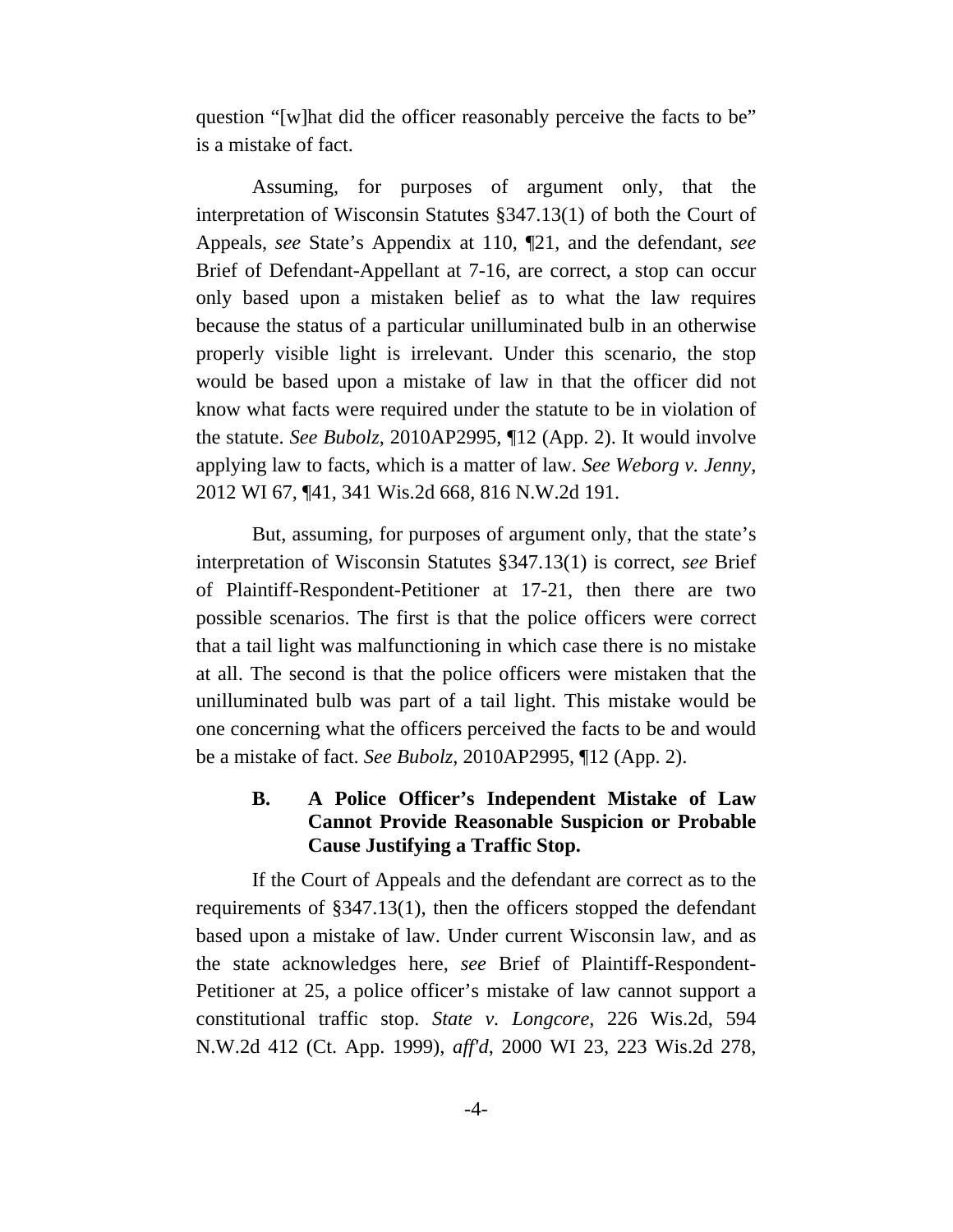607 N.W.2d 620. When an officer bases a traffic stop on a specific offense, "it must indeed be an offense; a lawful stop cannot be predicated upon a mistake of law." *Id*. at 9. In such circumstances, although good faith may make a traffic stop *subjectively* reasonable, it fails to meet the requirement that the stop be *objectively* reasonable. *See Dowthard*, 500 F.3d at 569.

The Seventh Circuit, *United States v. McDonald*, 453 F.3d 958 ( $7<sup>th</sup>$  Cir. 2006), as well as the majority of federal circuit courts, *United States v. Miller*, 145 F.3d 274, 278-279 (5<sup>th</sup> Cir. 1998); *United States v. Urrieta*, 520 F.3d 569, 574-575 (6<sup>th</sup> Cir. 2008); *United States v. Lopez-Soto*, 205 F.3d 1101, 1106 (9<sup>th</sup> Cir. 2000); *United States v. Tibbetts*, 396 F.3d 1132, 1138 (10<sup>th</sup> Cir. 2005); *United States v. Chanathasouxat*, 342 F.3d 1271, 1279 (11<sup>th</sup> Cir. 2003); *but see United States v. Martin*, 411 F.3d 998, 1001 (8<sup>th</sup> Cir. 2005), and a majority of states, *see, e.g., People v. Ramirez*, 44 Cal. Rpt. 3d 813, 816 (Ct. App. 2006); *Hilton v. State*, 961 So.2d 284, 298-299 (Fla. 2007); *Martin v. Kan. Dept. of Revenue*, 176 P.3d 938, 948 (Kan. 2008); *State v. Kilmer*, 741 N.W.2d 607, 611-612 (Minn. Ct. App. 2007); *Byer v. Jackson,* 661 N.Y.S.2d 336, 338 (App. Div. 1997); *but see*, *e.g., Andrews v. State*, 658 S.E.2d 126, 128 (Ga. Ct. App. 2008); *Moore v. State*, 986 So. 2d 928, 935 (Miss. 2008); *State v. Greer*, 683 N.E.2d 82, 83 (Ohio. Ct. App. 1996), also hold that even a reasonable mistake of law cannot support either probable cause or reasonable suspicion because such a mistake cannot be objectively reasonable.

From a public policy perspective, requiring police to know the law is essential. Allowing a traffic stop to be based upon any mistake of law, even a good-faith one, "remove[s] the incentive for police to make certain that they understand the law that they are entrusted to enforce and obey." *Lopez-Soto*, 205 F.3d at 1106. Police are officials "charged with strengthening the rule of law in society," Jerome H. Skolnick, Justice Without Trial: Law Enforcement in Democratic Society 233 (Macmillan Coll. Publ'g Co. 3d ed. 1994). Excusing law enforcement mistakes of law, even reasonable ones,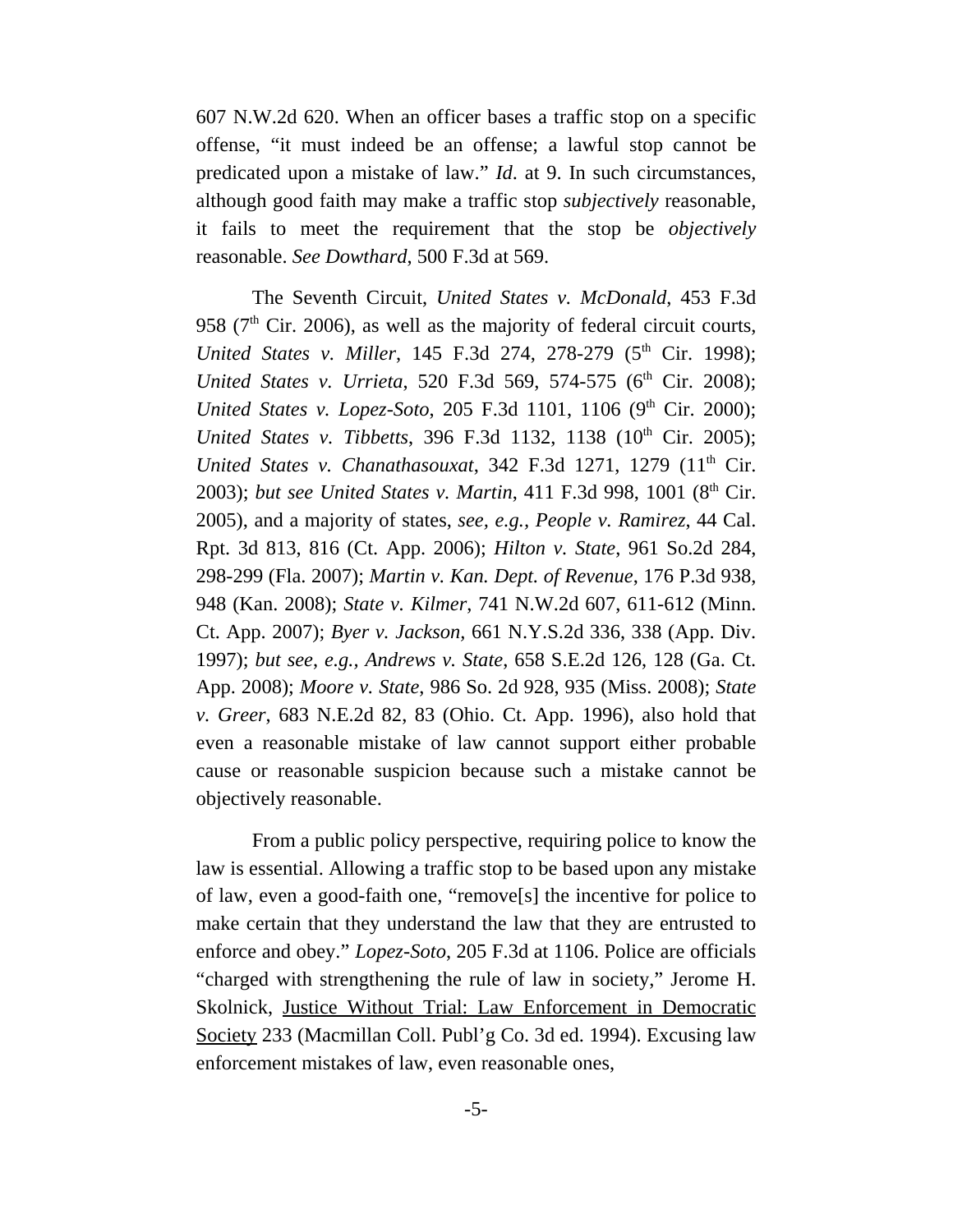would provide a strong incentive to police officers to remain ignorant of the language of the laws that they enforce and of the teachings of judicial opinions whose principal function frequently is to construe such laws and to chart the proper limits of police conduct.

*People v. Teresinski*, 640 P.2d 753, 758 (Cal. 1982).

Fundamental fairness also supports requiring police to actually know the law. *See Chanthasouxat*, 342 F.3d at 1280. Ordinary citizens are required to know the law, even if complex, and ignorance of the law or negligence as to the existence of the law is not a defense, *State v. Collova*, 79 Wis.2d 473, 488, 255 N.W.2d 581, 588 (1977). The training and experience of police officers concerning the law is far superior to that of most ordinary citizens. Thus, "[d]ecency, security, and liberty alike demand that government officials shall be subjected to the same rules of conduct that are commands to the citizen." *Olmstead v. United States*, 277 U.S. 438, 485 (1928) (Brandeis, J dissenting).

More practical reasons for upholding this fundamental fairness include the importance of public perception of justice. Research has shown that the public is far more willing to comply with the law and assist police when citizens believe that police behavior is fair and just. *See* Tom R. Tyler & Jeffrey Fagan, *Legitimacy and Cooperation: Why Do People Help the Police Fight Crime in Their Communities,* 6 Ohio St. J. Crim. L. 231, 253-265 (2008) ("Respondents viewed the police as more legitimate if they made decisions fairly and if they treated people justly.") If a lawless search is held to be reasonable, it undermines confidence in police fairness and justice and reduces the chances of public cooperation. Excluding the fruits of a lawless search therefore will reinforce faith in the police, thereby enhancing public safety rather than reducing it.

In addition, allowing police mistakes of law to form the basis for constitutional traffic stops improperly places the interpretation of law into the hands of the police, rather than the hands of the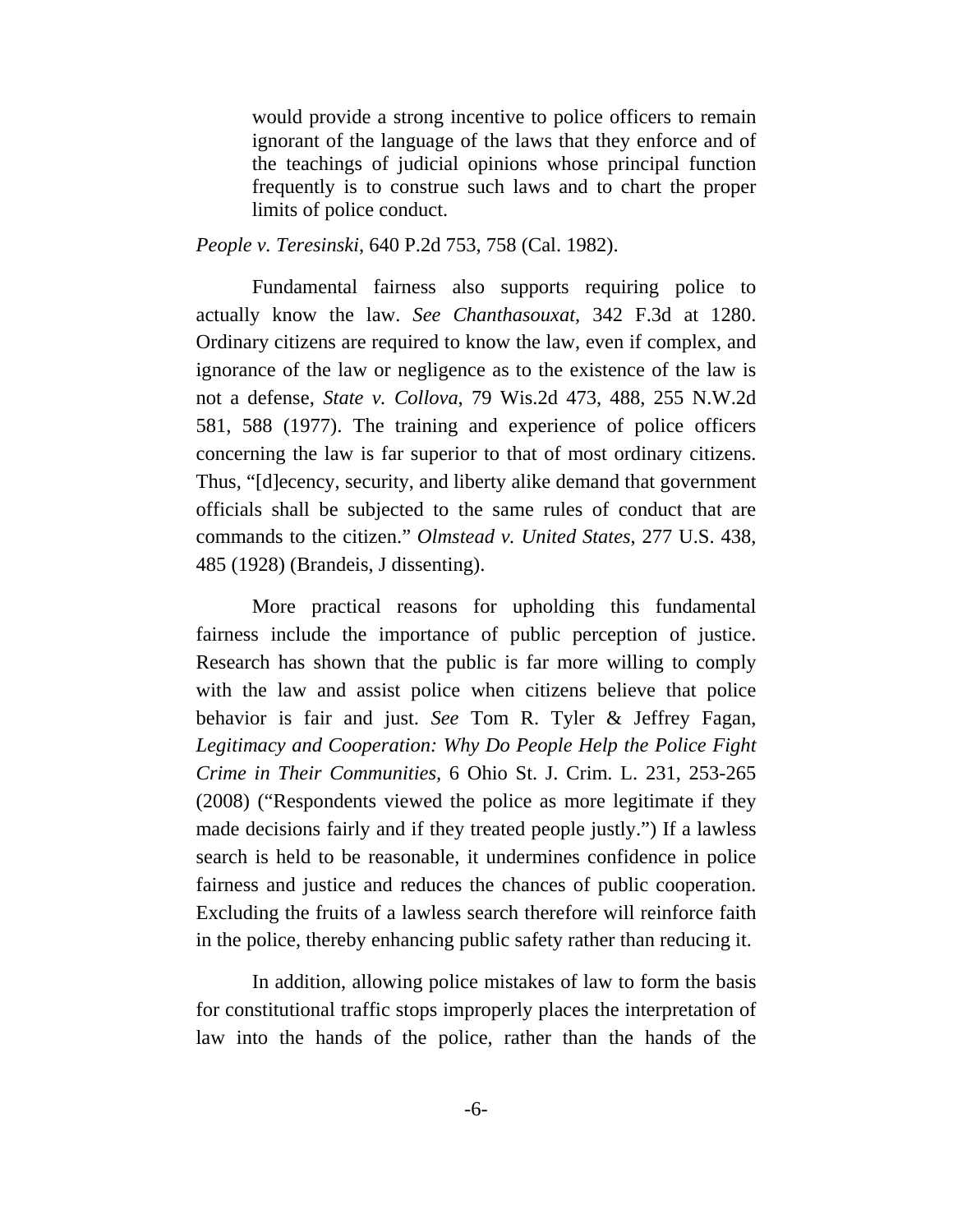judiciary, and encourages vague laws.<sup>2</sup> When mistakes of law need only be reasonable, courts need not, and likely will not, determine whether the police interpretation of the law is actually correct, see, e.g., *United States v. Rodriguez-Lopez,* 444 F.3d 1020, 1022-1023  $(8<sup>th</sup>$  Cir. 2006) (declining to decide a statutory interpretation issue because the case turned on whether the "belief that the statute was violated was objectively reasonable"). The result will be increased legal confusion as different police departments, and even different officers, interpret the traffic laws differently.

Moreover, unlike the judiciary, police are not neutral and detached decision-makers. Given the pressure to increase their control of crime, they are likely to interpret laws broadly rather than narrowly. One casualty of this tendency toward broader interpretation of laws will be "the familiar Wisconsin rule that 'penal statutes are generally construed strictly to safeguard a defendant's rights.'" *See State v. Rabe*, 96 Wis.2d 48, 69-70, 291 N.W.2d 809 (1980) (citing *Austin v. State*, 86 Wis.2d 213, 223, 271 N.W.2d 672 (1978)).

<sup>2</sup> This problem of interpretation does not exist when the police rely on a judicially-issued search warrant, *see Leon*, 468 U.S. at 920-923, on this Court's interpretation of law, *Dearborn*, 2010 WI 84 (reliance on case later abrogated by United States Supreme Court), or on the legislative branch, *see, e.g., Illinois v. Krull*, 480 U.S. at 349-350 (reliance on a statute later held to be unconstitutional), so creating a good-faith exception in those circumstances does not implicate the same interests. Similarly, such a limited good-faith exception, because of the role of the opinions of other people than just the police, is less likely to appear unfair or risk having the police broaden the scope of the law.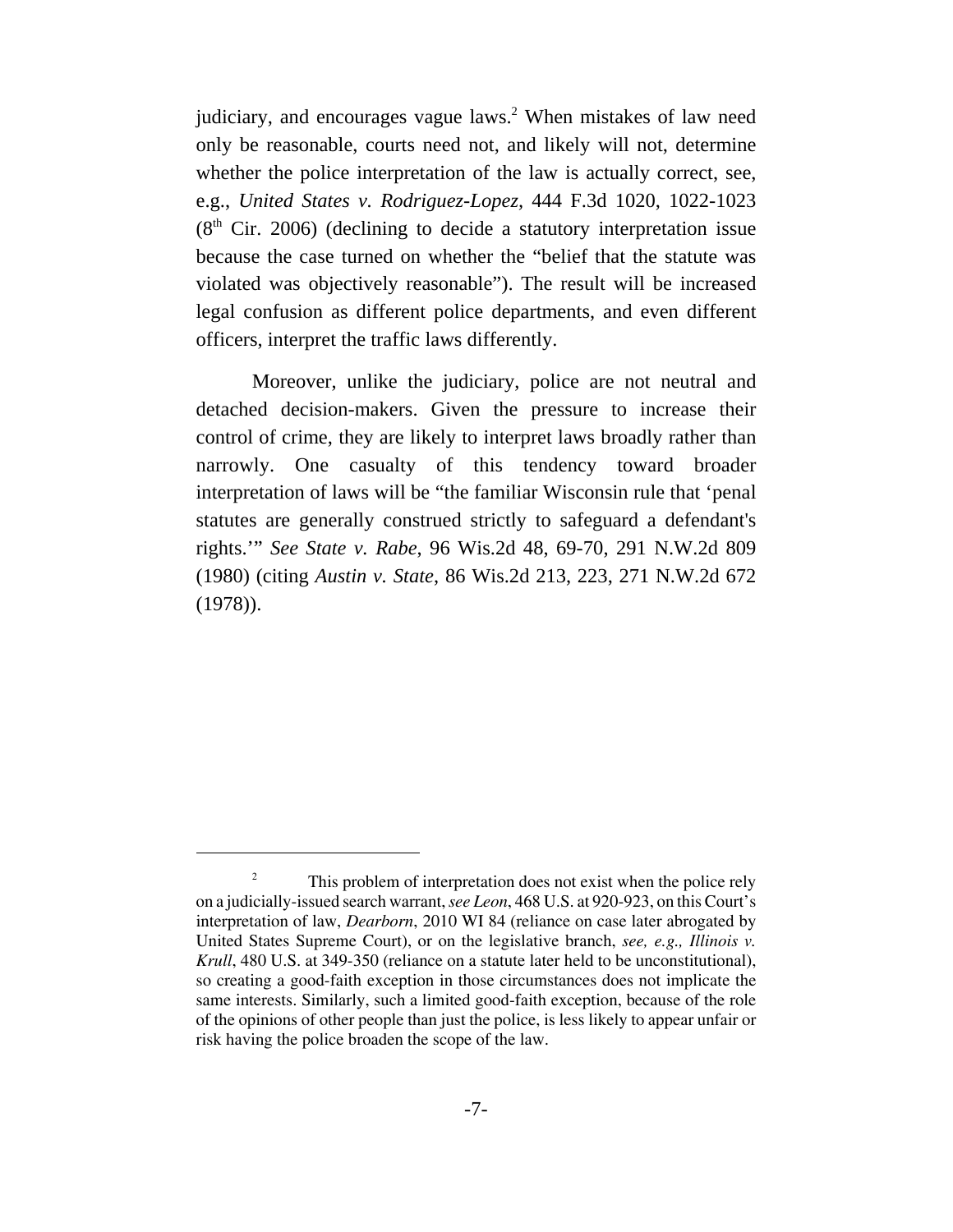# **C. A Police Officer's Mistake of Fact Can Only Provide Reasonable Suspicion or Probable Cause if Objectively Reasonable.**

If the state is correct as to the requirements of §347.13(1), then the officers stopped the defendant based upon a mistake of fact. In that situation, the correct analysis requires determining whether the mistake was reasonable. *See United States v. Cashman*, 216 F.3d 582, 587 ( $7<sup>th</sup>$  Cir. 2000). Because the legal test involves objective, not subjective, reasonableness, *see, e.g., State v. Waldner*, 206 Wis.2d 51, 55, 556 N.W.2d 681 (1996), the good faith of a particular officer in making the mistake is irrelevant.

The situation hereis not one in which a police officer could better evaluate the situation after additional investigation. This case is not one in which an officer spotted a windshield crack between seven and ten inches long as a Chevy Blazer was driving on the interstate and could reasonably assume that the crack met the administrative code requirement that it be eight inches long to be considered excessive. *See id*. Such a determination reasonably could be made that precisely only with "[c]areful measurement." *Id*.

Nor is this situation one in which the officer's mistake as to the status of a sign occurred because the status was not readily apparent. In *Bubolz*, 2010AP2995, ¶5 (App. 1) , the officer observed a sign that turned out to be unofficial because it had not been properly authorized. Because the information concerning whether the sign was authorized was contained in a construction contract held by the Department of Transportation, *id*. at ¶4, the officer could not reasonably be expected to know the sign's unofficial status.

Similarly, this case does not involve an obscured license plate number. In *State v. Reierson*, 2010AP596-CR, ¶11 (Ct. App. 2011) (unpub) (App. 4-5), the officer testified that he misread an "8" for a "6" because of the location of a screw or bolt. Because the information was not readily visible, the officer could reasonably have misread the plate.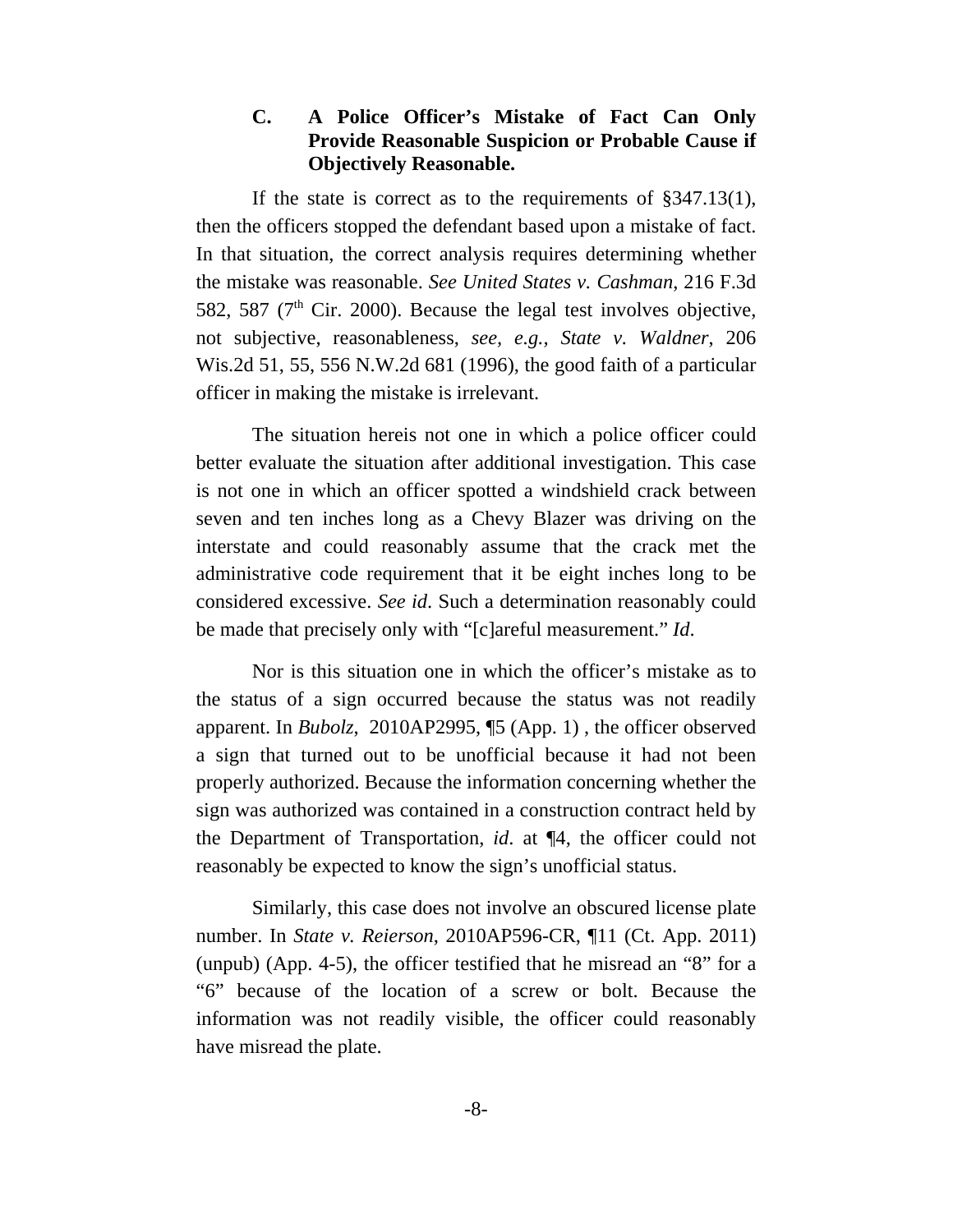Here, unlike in those cases, the symmetry of tail lights on cars provides a readily available method for determining whether the unilluminated bulb was likely to be part of a malfunctioning tail light without gathering any additional information. Making such a determination did not require familiarity with an old car or any particular car. It simply required the officers to compare one side of the car to the other. If the same configuration of bulbs was illuminated on one side as on the other, it was not reasonable to assume that the light that was not lit was a tail light. This comparison works regardless whether the vehicle has one bulb on either side, three bulbs on either side, 20 or more LED bulbs on either side, or several red panels on its rear light design of which only some are tail lights.

Because the light configurations on vehicles, regardless of model, are symmetrical, a police officer who sees a light illuminated in a particular position on one side which is not illuminated on the other would have probable cause to believe that a bulb in one tail light is not working. Given the extremely low probability that exactly the same bulb would be out on both sides, a police officer seeing unilluminated lights in the same position on either side could reasonably believe that those lights were not tail lights. The burden of establishing the comparison would, of course, be on the state because the burden of proving that the factual mistake is objectively reasonable is on the state, not on the defendant. *See State v. Post*, 2007 WI 60, ¶12, 301 Wis.2d 1, 733 N.W.2d 634.

.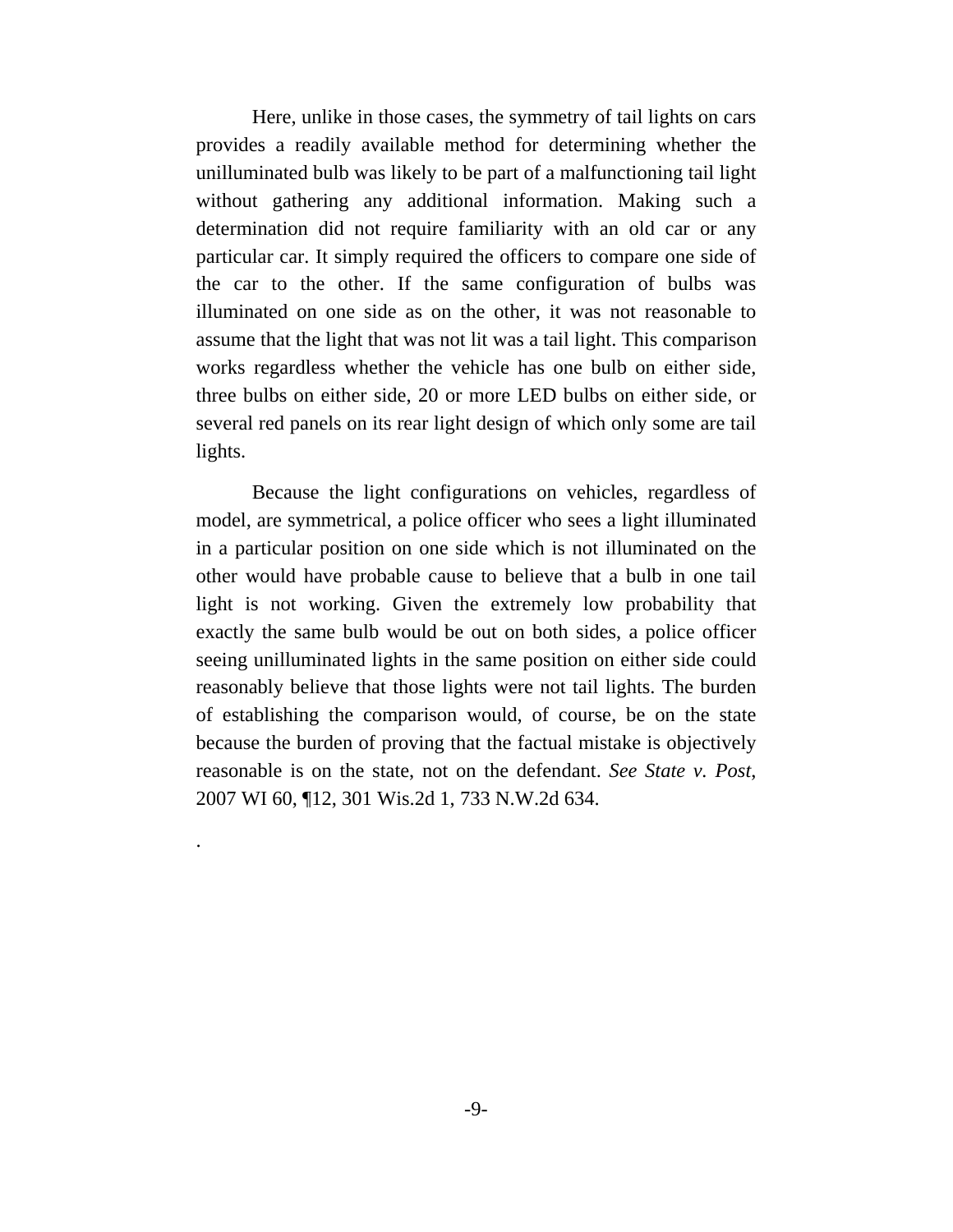#### **CONCLUSION**

For these reasons, WACDL asks that the Court hold that courts presented with arguments that a stop should be found constitutional despite an error by a law enforcement officer must first determine whether the error is one of law or of fact. This Court should further hold that an error in determining what law applies is an error of law. The Court then should re-affirm that, under Wisconsin law, regardless of the good faith of the officer, a mistake of law is not objectively reasonable and stops based upon a mistake of law are unconstitutional. Finally, with regard to traffic stops based upon a mistake of fact, this Court should reaffirm that such stops are constitutional only if the mistake of fact is reasonable and that such a mistake is not reasonable if everything necessary to make the determination of fact was readily available and there was a readily available method of determining the fact.

Dated at Milwaukee, Wisconsin, December 19, 2013.

Respectfully submitted,

WISCONSIN ASSOCIATION OF CRIMINAL DEFENSE LAWYERS, Amicus Curiae HENAK LAW OFFICE, S.C.

Ellen Henak State Bar No. 1012490

 $\overline{a}$ 

P.O. ADDRESS: 316 N. Milwaukee St., #535 Milwaukee, Wisconsin 53202 (414) 283-9300 ellen.henak@sbcglobal.net